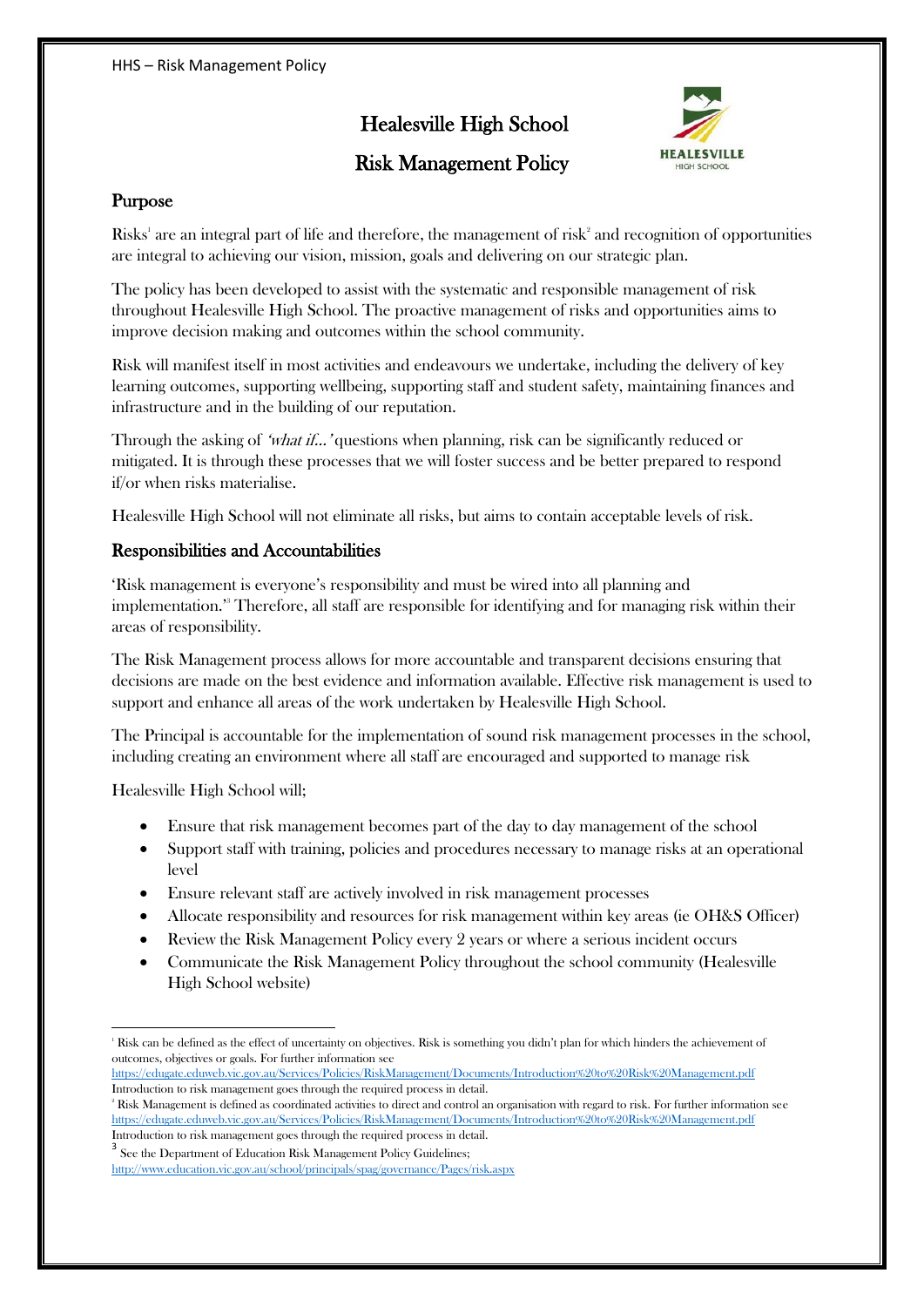#### HHS – Risk Management Policy

All staff are responsible for avoiding unnecessary risks to themselves and others. All staff must report any activities which may result in unacceptable risk.

### Implementation

Healesville High School has adopted the Department of Education's risk management process (see the flow chart below).



The key elements of a risk management process are as follows:

- Establish the context means understanding the objectives, defining internal and external factors that could be a source of uncertainty, helping identify risk and setting the scope and risk criteria for the remaining risk management process.
- Risk identification determines what, where, when, why and how risks could arise, and the effect this would have on the school's ability to achieve its objectives. A range resources may be employed to assist in the identification of risks. Risks may also be investigated through relevant meetings that engage relevant stakeholders.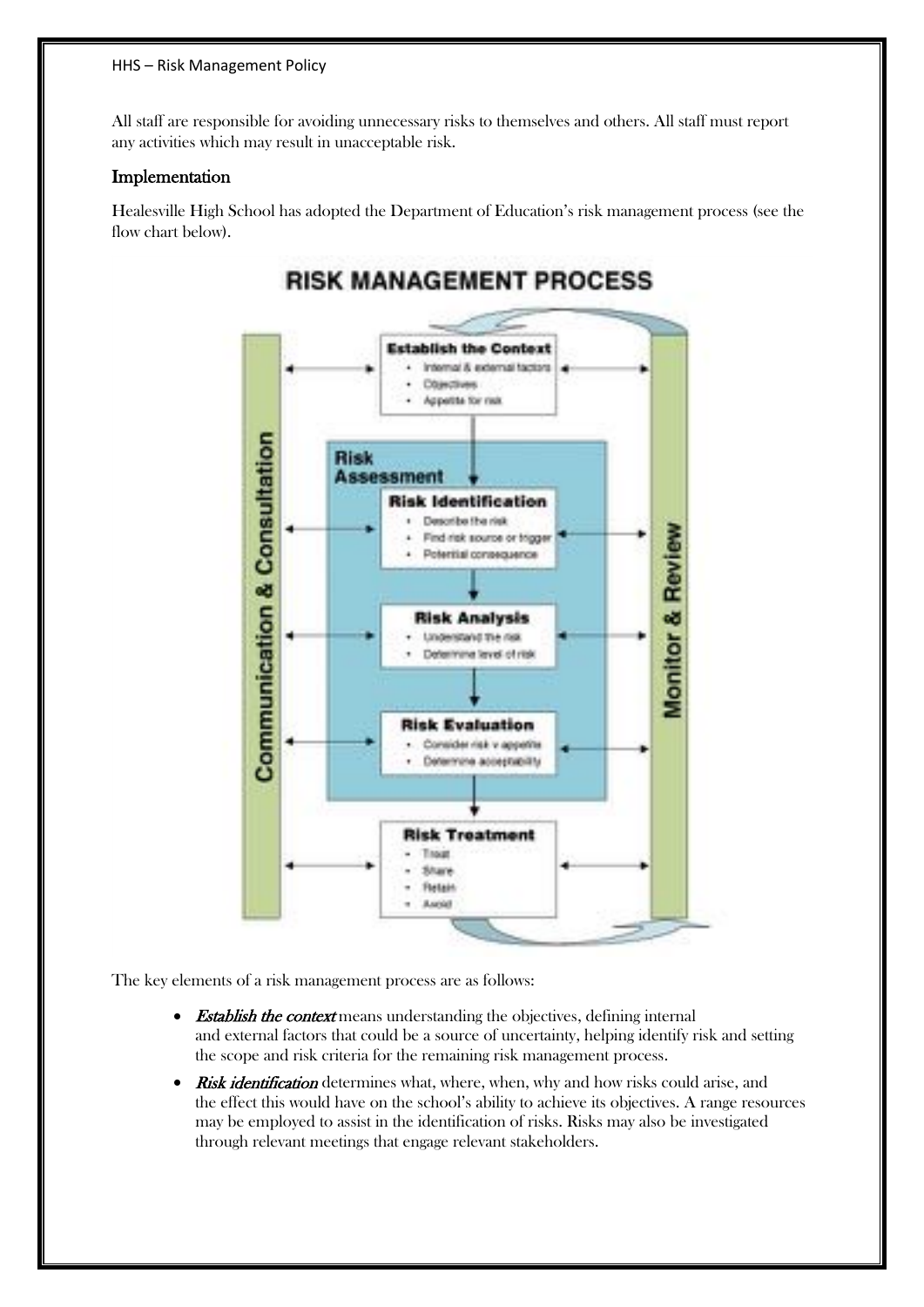- Risk analysis and risk evaluation will occur through the use the Department's Enhanced Risk Management Framework - Assessment Tool<sup>4</sup> (see appendix 1)adopting and using the procedures, guidelines, language and tools. This framework assists in determining whether a risk is insignificant, minor, moderate, major or severe in the areas of Education Outcomes, Wellbeing and Safety, Operations, Finance, Reputation and Strategies. The Assessment Tool then assists in evaluating whether the risk is acceptable.
- Risk treatment involves assessing and selecting one or more options for modifying risks by changing the consequences or likelihood and implementing selected options through a treatment plan.
- Communication and consultation takes place throughout the risk management process with all identified stakeholders to ensure those accountable for implementing the risk management process and stakeholders understand the basis on which decisions are made.
- Monitoring and review confirms that risk and the effectiveness of control and risk treatments are monitored and reported to ensure that changing context and priorities are managed and emerging risks identified.

## Recording

Risks will be recorded on the Healesville High School Risk Register (based on the Department's sample register), with the exception of those hazards recorded on the Occupational Health and Safety Register.

Where the risk is assessed as medium (or above) the risk must be recorded on the risk register. Additionally, risks should be recorded if it is thought the risk may escalate in the future.

The risk registry will be reviewed by the Leadership team at the start of each term and by the school council at their second meeting each term. The purpose of these reviews will be to gauge the effectiveness of risk management as a whole and specific controls for critical activities and risks.

The Consultative Committee will review risk assessments for all activities to be undertaken away from the school grounds. Risks are to be assessed using the Department's guidelines as set out above.

School councils must inform the Minister and the Departmental Head of known major risks to the effective operation of the school and the risk management systems that it has in place to address these risks (based on Section 81 (1b) of the Public Administration Act 2004).

#### **Conclusion**

Risk Management is everyone's responsibility and must be wired into all planning and implementation at Healesville High School.

Risk understanding and our tolerance will be key considerations in our decision making. In the areas of child safety and wellbeing, financial management and governance our tolerance for risk is low but this does not mean a culture of risk aversion as we strive to achieve our vision.

 <sup>4</sup> <https://edugate.eduweb.vic.gov.au/Services/Policies/RiskManagement/Documents/Risk-Assessment-Toolkit-August-2015.pdf> - Risk Management Framework Assessment tools, should be referred to when assessing a risk